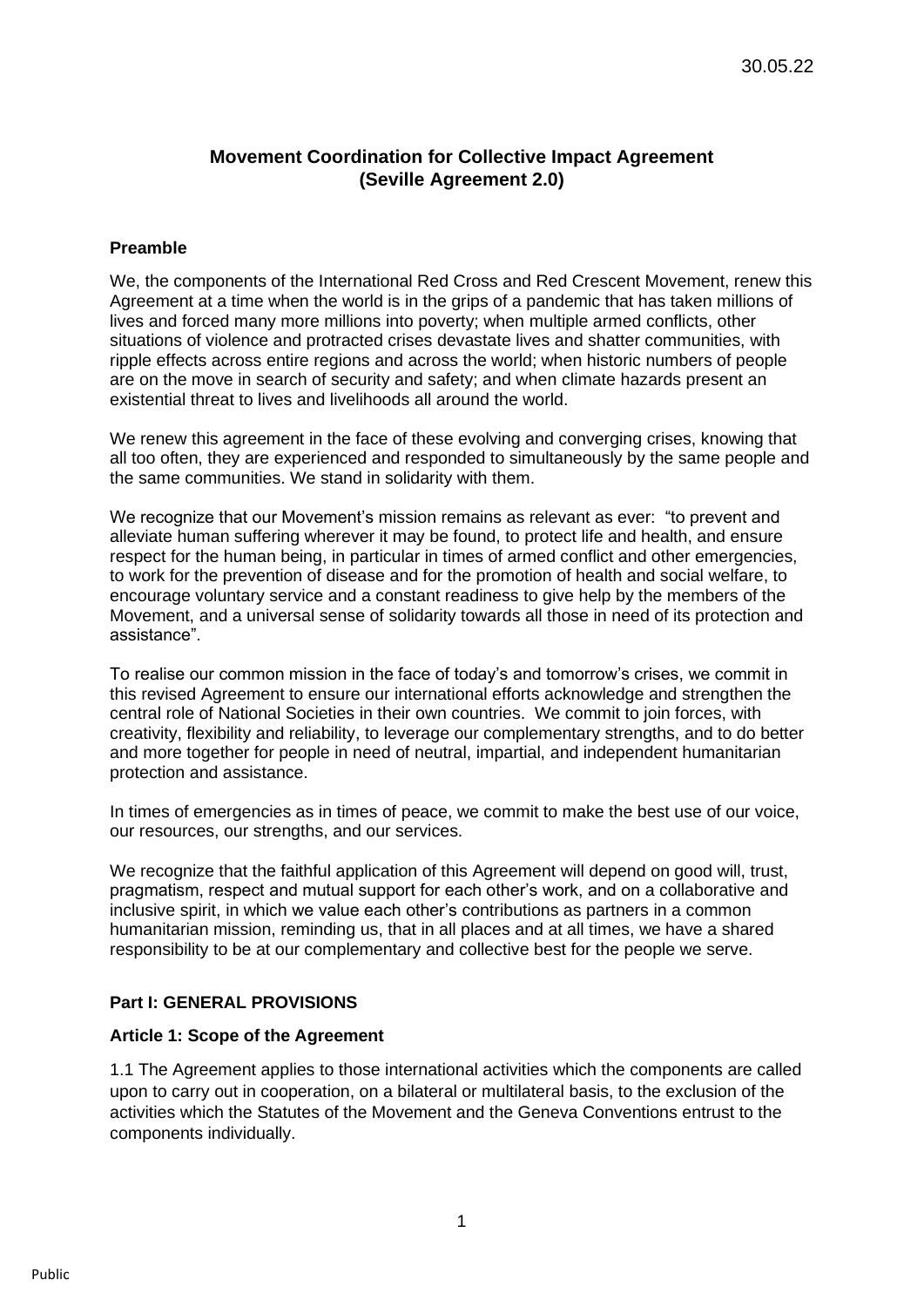1.2 The "international activities" of the components are the activities of the National Societies defined in Article 3, paragraphs 3 and 5 of the Statutes of the Movement; the activities of the International Committee of the Red Cross (ICRC) defined in Article 5, paragraphs 2, 3 and 4 of the Statutes of the Movement; and the activities of the International Federation of Red Cross and Red Crescent Societies (IFRC) defined in Article 6, paragraphs 3, 4 and 5 of the Statutes of the Movement.

1.3 Pursuant to Article 7, paragraph 1 of the Statutes of the Movement, the Agreement defines the organization of international activities carried out in bilateral or multilateral cooperation between:

- the National Societies and their IFRC;
- the National Societies and the ICRC;
- the National Societies between themselves:
- the ICRC and the IFRC;
- the ICRC, the IFRC and the National Societies.

1.4 Nothing in this Agreement shall be interpreted as restricting or impairing the specific role and competencies of each component according to the Geneva Conventions and their Additional Protocols, and under the Statutes of the Movement.

1.5 The Agreement also applies to National Societies acting within their own countries in cooperation with components carrying out international activities.

#### **Article 2: Object and Purpose of the Agreement**

The object and purpose of the Agreement is:

- a) to provide guidance on Movement operational coordination and functional cooperation;
- b) to facilitate efficiency and collective impact of the human, material and financial resources of the Movement in the interest of the people affected by armed conflicts or internal strife and their direct results, and by disasters and other crises;
- c) to strengthen the central role of and support for National Societies and to thus strengthen the Movement as a whole, recognizing that "National Societies form the basic units and constitute a vital force of the Movement";
- d) to position the Movement as a coherent pillar in the wider humanitarian system;
- e) to prevent, and if necessary, settle differences between the components as to the coordination of their respective international activities and responsibilities within the Movement.

#### **Article 3: Guiding Principles**

The organization of the international activities of the components is at all times governed by the rules, principles and values which guide the Movement, as enshrined in:

- the Fundamental Principles of the Red Cross and Red Crescent;
- the Statutes of the Movement:
- the Geneva Conventions and their Additional Protocols.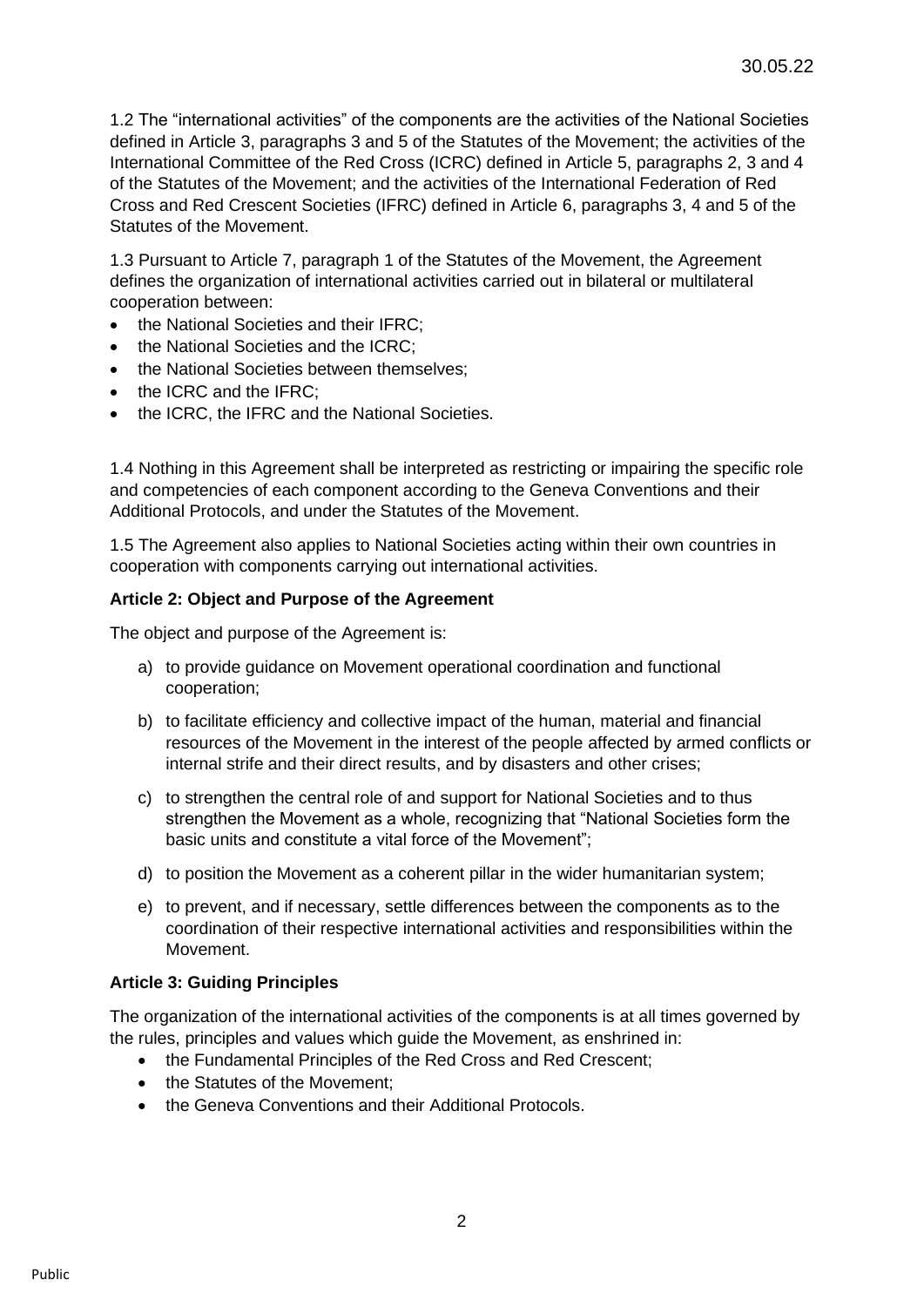## **Part II: COLLECTIVE RESPONSE OF THE MOVEMENT**

## **Article 4: Movement Coordination in Operational Situations: General Principles**

4.1 Movement coordination is without prejudice to the National Society implementing its own domestic strategy and activities in accordance with its mandate. In particular, it continues to be responsible for and lead its own development, notably to ensure the sustainability of its humanitarian response capacity and its service provision before, during and after situations triggering a collective response of the Movement. The other components of the Movement present in a context support the Host National Society in this regard in accordance with Article 8 of this Agreement.

4.2 Movement coordination mechanisms are established in all circumstances where various components of the Movement are present and contribute to an operation in a given country. Coordination mechanisms are established through "Movement Coordination Agreements" (MCA) agreed by Movement components present and operating in a given context, and based on the tools and guidance developed through Movement policies to strengthen its cooperation and coordination.

4.3 In situations triggering a collective response of the Movement, the components of the Movement coordinate and cooperate by entrusting "convener" and "co-convener" roles among themselves and by establishing appropriate mechanisms for consultation and coordination in which such roles are exercised. The convening and co-convening system is a temporary response to needs for international assistance to meet significant humanitarian consequences, after which Movement coordination mechanisms should return to those defined in 4.2.

4.4 In situations triggering a collective response of the Movement, all components are committed to the effective and efficient implementation of Movement operational coordination. All other related coordination efforts must support this aim to avoid duplication and fragmentation.

## **Article 5: Movement Coordination in Operational Situations: Organization**

#### **Article 5.1 "Convener" and "co-convener"**

In situations triggering a collective response of the Movement:

a) Within its own country, the National Society is entrusted the role of "convener" for all situations as defined in Article 5.4.

b) The ICRC is entrusted the role of "co-convener" in situations of international and noninternational armed conflicts, internal strife and their direct results as defined in Article 5.4.1 A, B and E, and Article 5.4.2.

c) The IFRC is entrusted the role of "co-convener" in situations of disasters, and when relief is needed post-conflict, or when a State not party to a conflict and not affected by internal strife is affected by movement of populations as defined in Article 5.4.1 C, D and F.

## **Article 5.2 Coordination Mechanisms and Functions**

5.2.1 The responsibility of the convener with the co-convener is to bring together Movement components through different coordination mechanisms in order to together ensure the best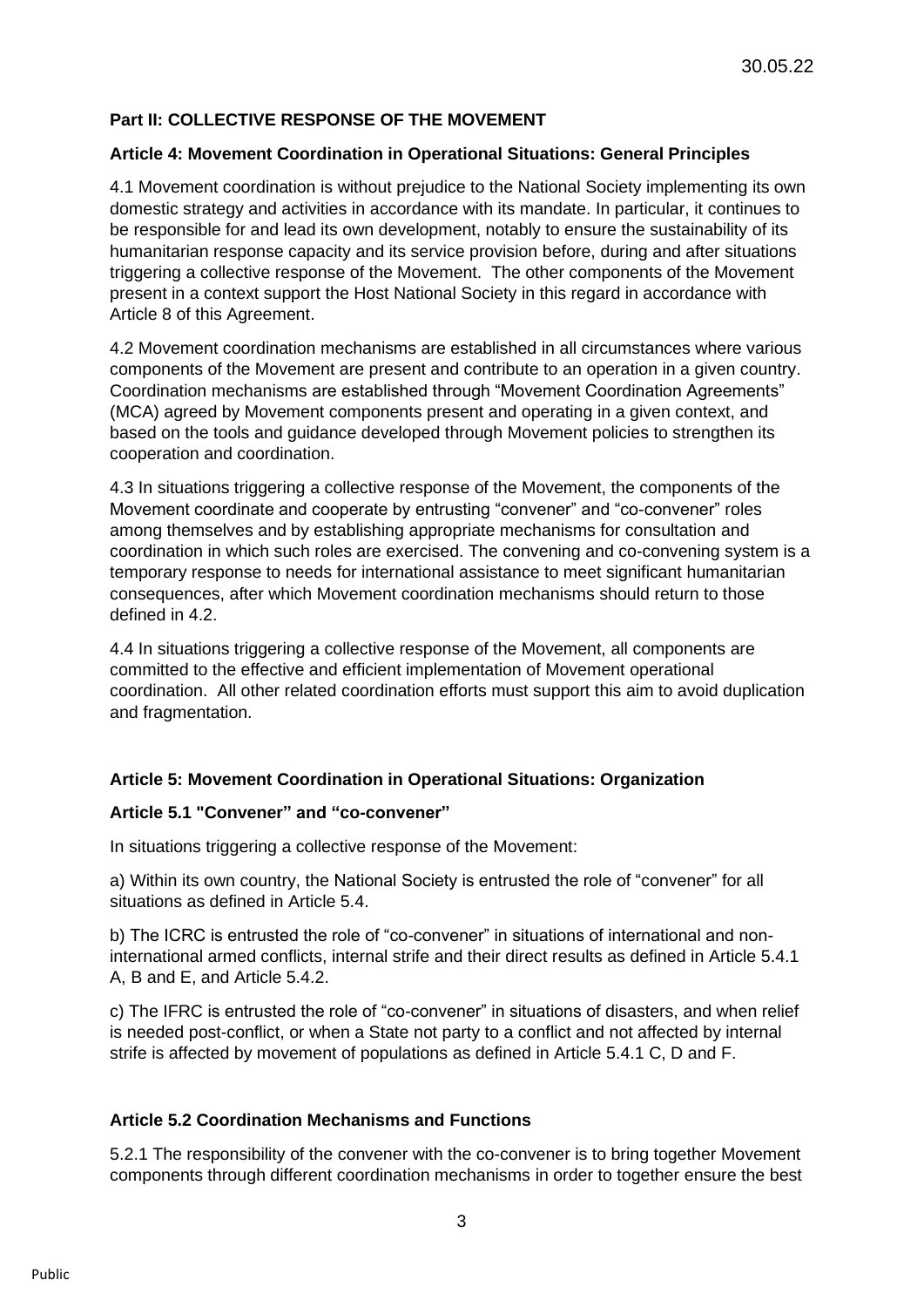possible cooperation and coordination for greater collective impact for people in need, especially by establishing communication channels, by avoiding duplication and competition, ensuring appropriate support to the Host National Society and by offering fora for problemsolving, if and when the need arises.

5.2.2 While the setup of coordination mechanisms may vary between contexts based on given needs, their general design typically includes structures at three different levels at country level.

- a) A **strategic level platform**, comprising the President and/or Secretary General of the Host National Society, the ICRC Head of Delegation and the IFRC Head of Delegation, with Partner National Societies being invited by the convener on an ad hoc basis to forums such as Mini-Summits. Its role is to develop and adopt the strategic orientations and direction of the Movement's collective and complementary response in a country, and to ensure that it is implemented in accordance with Movement-wide principles and policies.
- b) An **operational level platform**, comprising the operational leadership of the Host National Society, ICRC, and IFRC, as well as Partner National Society representatives operational in the country, or their nominees. Its role is to translate the strategic orientations into concrete operational plans and oversee their implementation through inclusive and problem-solving coordination, focusing on the needs of affected people. It also regularly reviews the contributions of the Movement components as may be required to adapt the Movement's response to the evolving situation and needs of affected people.
- c) **Technical level platforms**, established by the operational level platform with specific terms of reference comprise technical staff of concerned Movement components. Their role is to implement the operational plans in a specific field of activity by combining relevant expertise of different Movement components.
- 5.2.3 At appropriate platform level, the following functions shall be addressed<sup>1</sup>:
	- 1. Information sharing
	- 2. Situation analysis, needs assessment and definition of general objectives and priorities
	- 3. Development of operational strategy and plan of action
	- 4. Implementation of coordinated and complementary Movement operations
	- 5. Consistency in National Society Development support to Host National Society
	- 6. Security and safety management
	- 7. Maintenance of operational relationships and contacts with authorities and other relevant actors
	- 8. Positioning, communication and representation
	- 9. Resource mobilization
	- 10. Monitoring, evaluation and reporting.

5.2.4 In each context, a pragmatic approach should be adopted with functions being allocated according to the mandate, expertise and capacity of the components. The result is

<sup>&</sup>lt;sup>1</sup> Expected tasks, outputs and outcomes of each function are developed further in Movement policies to strengthen its cooperation and coordination, notably the *Strengthening Movement Coordination and Cooperation (SMCC) initiative* initiated at the 2013 Council of Delegates (CD 13/R4 and all ensuing CoD Resolutions) and its dedicated website : [SMCC Toolkit.](https://smcctoolkit.org/)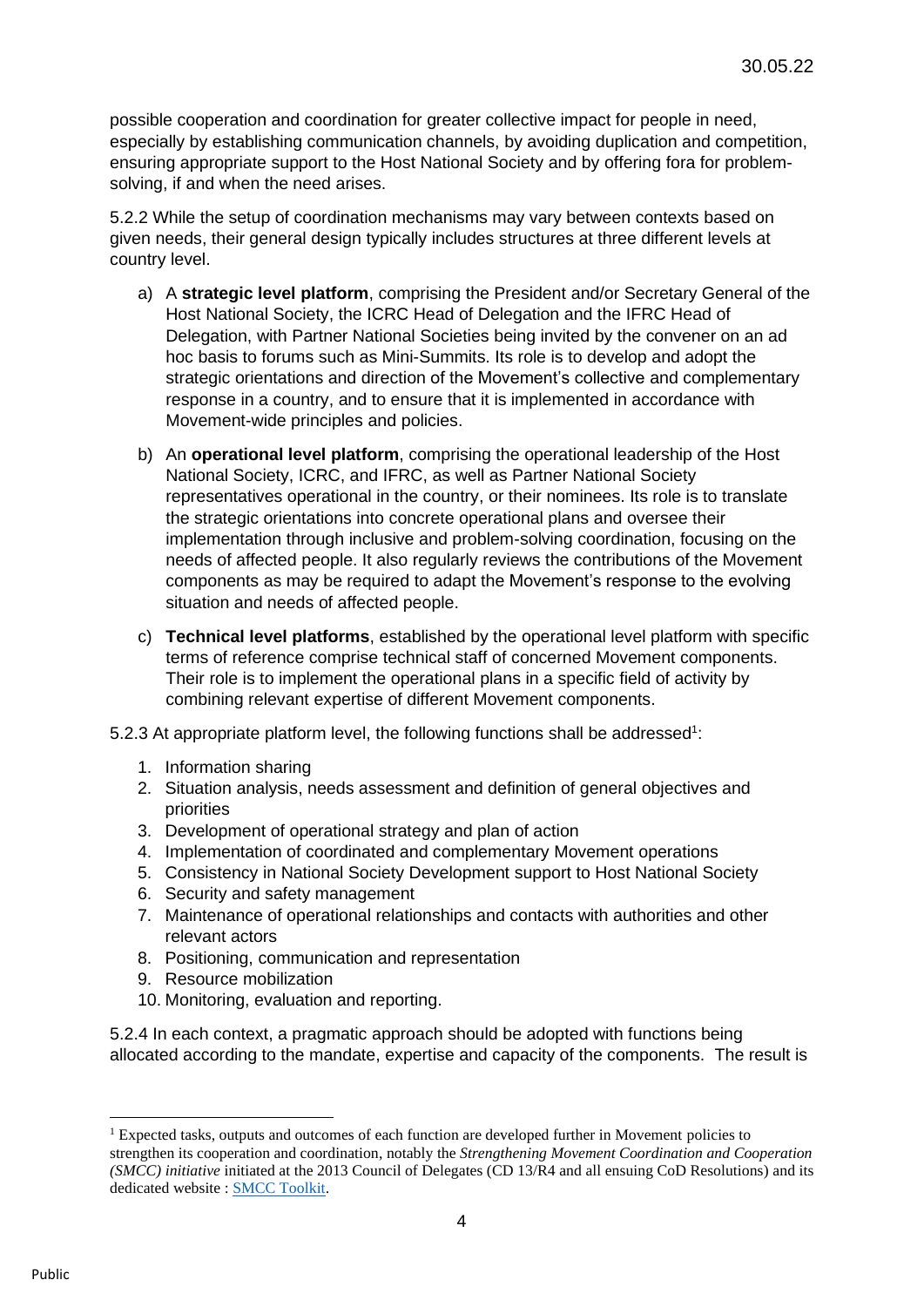a situation of inclusive leadership, with a division of tasks at the strategic, operational and technical levels.

5.2.5 In considering « capacity », the following factors shall be taken into account: the nature of the situation, including possible constraints imposed upon the operation and its ability to be conducted in conformity with the Fundamental Principles, in particular neutrality, independence and impartiality, as well as the acceptance of Movement components by and their access to relevant actors and people in need.

5.2.6 The Movement components shall document the attributions of these functions amongst themselves to facilitate the coordination and communication both inside and outside the Movement, for instance through "Joint Statements" adopted at Mini-Summits.

5.2.7 All components exchange information on possible cooperation agreements with external humanitarian actors, including specialized agencies of the United Nations, in accordance with relevant Movement policies.<sup>2</sup>

### **Article 5.3 Specific Responsibilities**

In addition to the responsibilities and functions described in Article 5.2, each component has in particular the following specific responsibilities in Movement coordination:

#### *A) The Host National Society, acting as convener:*

a) convenes with the co-convener all coordination meetings and summits;

b) provides its expertise of the political, socio-economic and humanitarian environment, including its positioning in its context;

c) plays a central role in co-creating and delivering the Movement's collective response, in accordance with its operational plans and capacity;

d) upholds and promotes at all times the respect for and compliance with the Fundamental Principles and Movement policies;

e) promotes respect for the rules in force relating to the use of the distinctive emblems recognized under the Geneva Conventions and their Additional Protocols;

f) draws up, together with the co-convener, Movement public communication guidelines and key messages.

#### *B) In situations where the ICRC is co-convener, it:*

a) proposes the general objectives and directions of the Movement's collective response related to the protection and assistance of people affected by armed conflict, internal strife and their direct results, in consultation with the Host National Society and other Movement components*;*

<sup>&</sup>lt;sup>2</sup> In particular, Resolution 10 adopted at the 2003 CoD (Minimum elements to be included in operational agreements between Movement components and their external operational partners"), Resolution 2 CoD 2011, and additional guidance and model agreements jointly developed by ICRC and IFRC.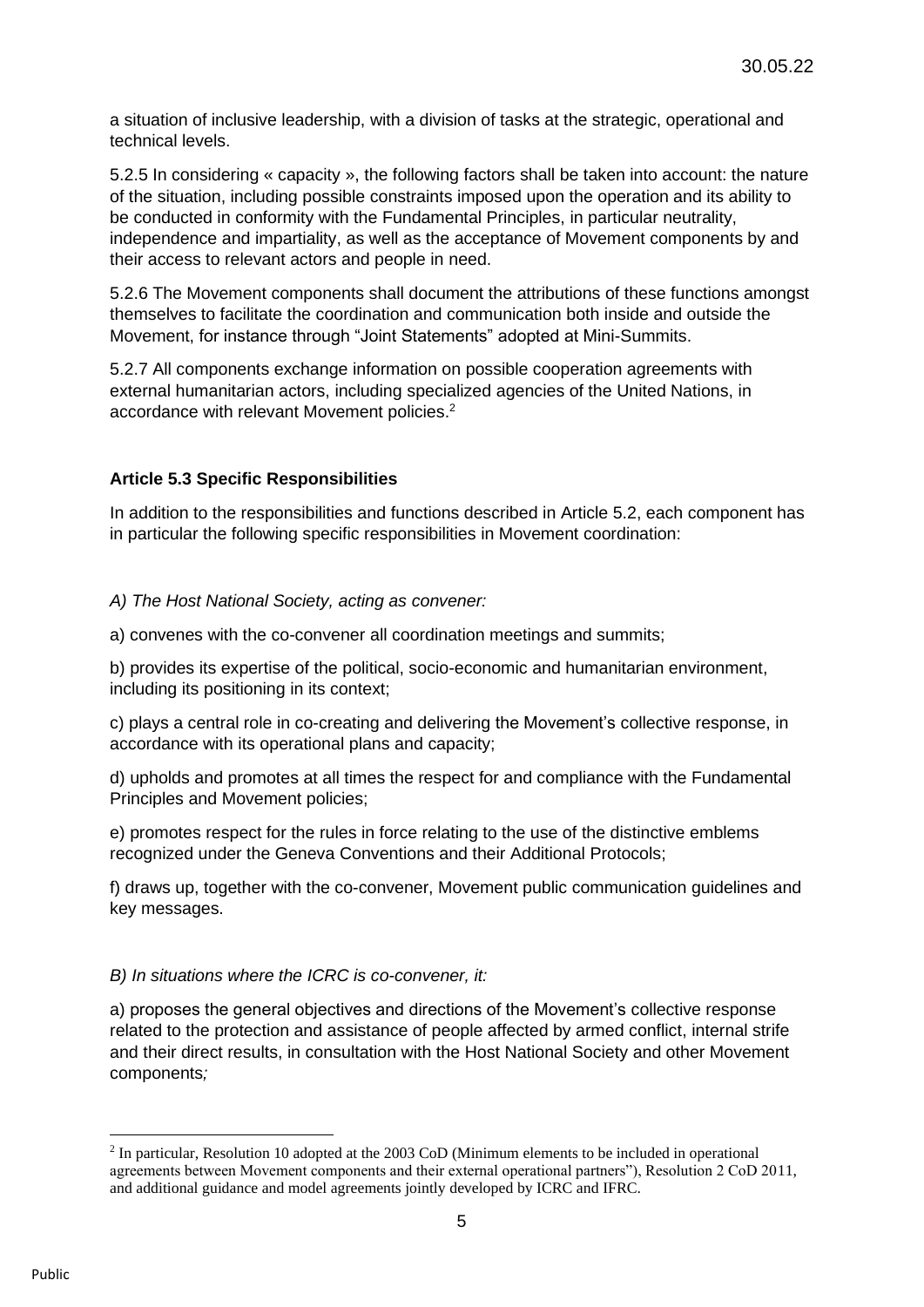b) establishes and maintains relations and contacts with all the parties to the conflict;

c) provides guidance in order that the Movement's collective response is in accordance with the relevant provisions of international humanitarian law and in compliance with the Fundamental Principles of independence, neutrality and impartiality;

d) defines, offers and supports a security framework for all Movement components' activities carried out in response to direct results of the armed conflict or internal strife, where feasible based on a joint analysis;

e) provides guidance in order to ensure respect for the rules in force relating to the use of the distinctive emblems recognized under the Geneva Conventions and their Additional Protocols for protective purposes;

f) draws up, together with the convener, Movement public communication guidelines and key messages.

#### *C) In situations where the IFRC is co-convener, it:*

a) proposes the general objectives and directions of the Movement's international response related to the assistance of people affected by disasters and other crises as defined in 5.4.1 C, D and F in support of the Host National Society and in consultation with other Movement components;

b) provides guidance to all National Societies operating in the context to comply with the Principles and Rules for Red Cross and Red Crescent Humanitarian Assistance (2013) and the Code of Conduct for the International Red Cross and Red Crescent Movement and Non-Governmental Organizations in Disaster Relief (1995);

c) offers the National Societies rapid information on disasters and other crises as defined in 5.4.1 C, D and F in order to permit mobilization and coordination of all possible forms of relief;

d) promotes, beyond the emergency phase, the establishment and the development of rehabilitation, reconstruction and prevention programmes, and mobilizes for this purpose the support of National Societies of other countries;

e) supports the Host National Society to plan, coordinate and implement National Society Development priorities arising from the emergency;

f) draws up, together with the convener, Movement public communication guidelines and key messages.

#### **Article 5.4 Situations Triggering a Collective Response of the Movement**

5.4.1 "Situations triggering a collective response of the Movement" are those in which rapid, coherent and sustainable assistance is required in response to the large-scale or prolonged needs of affected people and that are described below:

A) an armed conflict exists when the armed action is taking place between two or more parties and reflects a minimum of organization; within the meaning of the Geneva Conventions and their Additional Protocols and of this Agreement, the term "situation of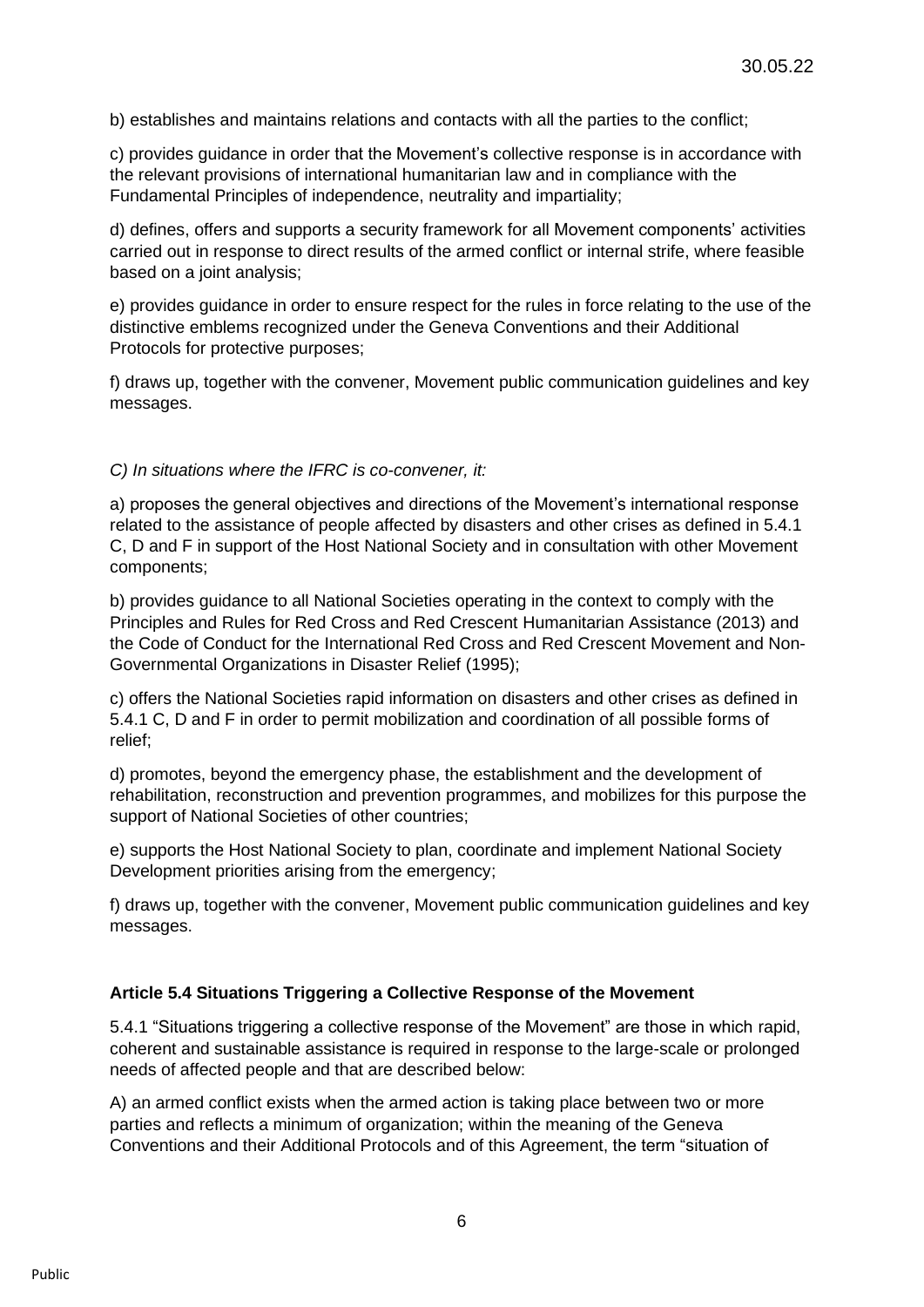armed conflict" covers the entire territory of the parties to a conflict as far as the protection and assistance of persons affected by that conflict are concerned;

B) the term "direct results of a conflict" within the meaning of the Geneva Conventions and their Additional Protocols, applies beyond the cessation of active hostilities and extends to situations where persons affected by a conflict remain in need of protection and assistance until a general restoration of peace has been achieved;

C) the term "direct results of a conflict" also applies to situations in which general restoration of peace has been achieved, but affected persons remain in need of relief during the postconflict period, especially within the context of reconstruction and rehabilitation programmes;

D) the term "direct results of a conflict" also applies to situations in which persons affected by a conflict are to be found on the territory of a State which is neither party to a conflict nor affected by internal strife, especially following a large-scale movement of populations;

E) internal strife does not necessarily imply armed action but serious acts of violence over a prolonged period or a latent situation of violence, whether of political, religious, racial, social, economic or other origin, accompanied by one or more features such as: mass arrests, forced disappearances, detention for security reasons, suspension of judicial guarantees, declaration of state of emergency, declaration of martial law;

F) disasters and other crises which require resources exceeding those of the Host National Society and in which the Principles and Rules for Red Cross and Red Crescent Humanitarian Assistance (2013) apply.

5.4.2 The ICRC's co-convener role in internal strife is triggered by increased polarization within the country and spikes in the intensity of the violence, resulting in increasing needs of affected people and requiring a collective response of the Movement to meet the consequent humanitarian needs, after which the Movement coordination mechanisms should return to those defined in Article 4.2.

## **Article 6. Transition Including Protracted Crises**

6.1 The strategic and operational level platforms regularly monitor and analyse developments in the context and, as may be necessary, reallocate the functions that had been attributed at the start of situations triggering a collective response of the Movement.

6.2 During transition, moving from a crisis through recovery and rehabilitation towards a situation of normalcy, or into protracted crisis, coordination mechanisms and agreements shall be maintained, but the type and/or frequency of meetings shall evolve accordingly.

6.3 The convener and, as applicable, the co-convener, are responsible for overseeing any adaptations or changes to the established mechanisms and agreements.

6.4 Without prejudice to the role of the Host National Society as convener, where, as a result of a change of situation, the co-convening role is transferred from the ICRC to the IFRC or vice versa, in accordance with the relevant Articles of the present Agreement, all steps shall be taken to ensure an efficient and harmonious handover of the role in order to develop the new collective response of the Movement. If a situation triggering the IFRC's role as coconvener occurs concurrently during a situation where the ICRC is already engaged as a coconvener, the three components will agree how to cooperate and coordinate to ensure maximum support for people affected. If an armed conflict or internal strife breaks out in a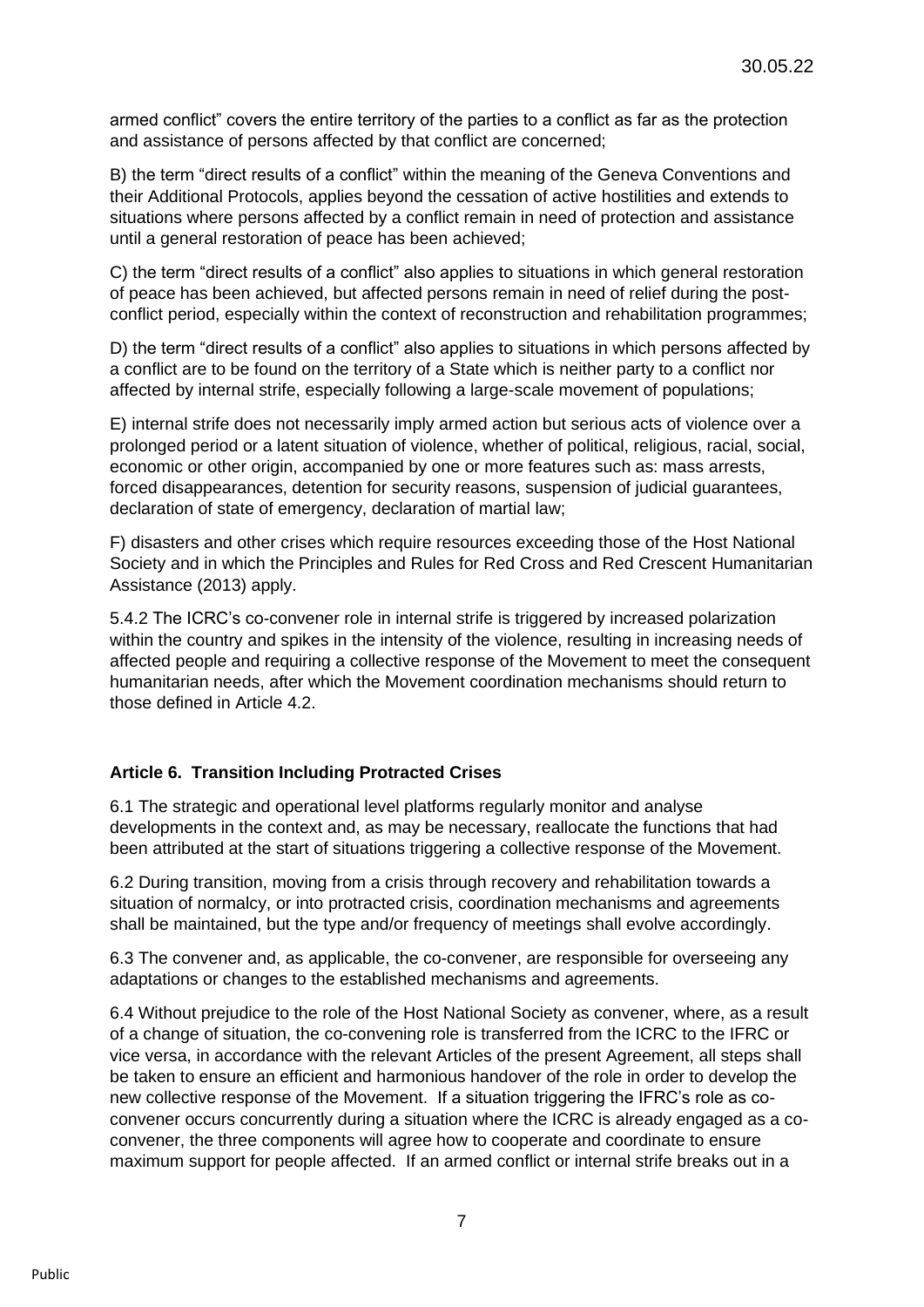situation where the IFRC is co-convener, as a result of the change of situation, the coconvening role is transferred from the IFRC to the ICRC.

6.5 Movement components ensure that National Society Development support for the Host National Society strengthens the sustainability of its institutions, operations and programs, in particular in situations of protracted crises.

6.6 Entry and exit strategies for programmes and other activities of Movement components as well as the use of contributions that remain available at the end of an international relief operation, are to be discussed in the framework of the platforms, in consultation with donors as necessary.

# **Part III: COLLECTIVE STRENGTH OF THE MOVEMENT: FUNCTIONAL COOPERATION**

### **Article 7: Functional Cooperation and Specific Roles**

7.1 The coherence of the action of the Movement depends on cooperation and coordination among its components in all circumstances.

7.2 The Geneva Conventions and the Statutes of the Movement entrust specific roles to each component which therefore have the primary responsibility in these matters.

7.3 The component entrusted with a specific role provides guidance, standard setting, direction, thematic leadership and quality control. This role does not equate with exclusivity but is inclusive and requires collaboration with other components of the Movement, in full respect of their mandates.

7.4 Functional cooperation between National Societies, the IFRC and the ICRC applies in particular to the areas described under Articles 8 to 14.

7.5 Movement components commit to regular consultation with a view to analyzing and anticipating needs and opportunities. The initiative in respect of each specific area is best taken by the organization having a specific role in that area.

### **Article 8: National Society at the Centre through Consistent Investment and Coordinated Support**

8.1 National Society Development is the continuous effort of each National Society to achieve and maintain an accountable and sustainable organisation that delivers - through volunteers and staff - relevant countrywide services to address needs, reduce vulnerabilities, build resilience and contribute to the strength of the Movement.

8.2 The responsibility and ownership for NSD rests with each National Society. Its development priorities shall be defined, and their implementation led by the National Society itself. When needed, it may be supported in its development by other actors according to context, needs and capacities.

8.3 National Society Development support is defined as any support provided by an external actor to a National Society, based on the priorities and request of the National Society, and includes what is referred to as "capacity strengthening" including "material and financial investment" and "organisational development", that purposefully contributes to helping the National Society to achieve and maintain a sustainable and accountable organisation able to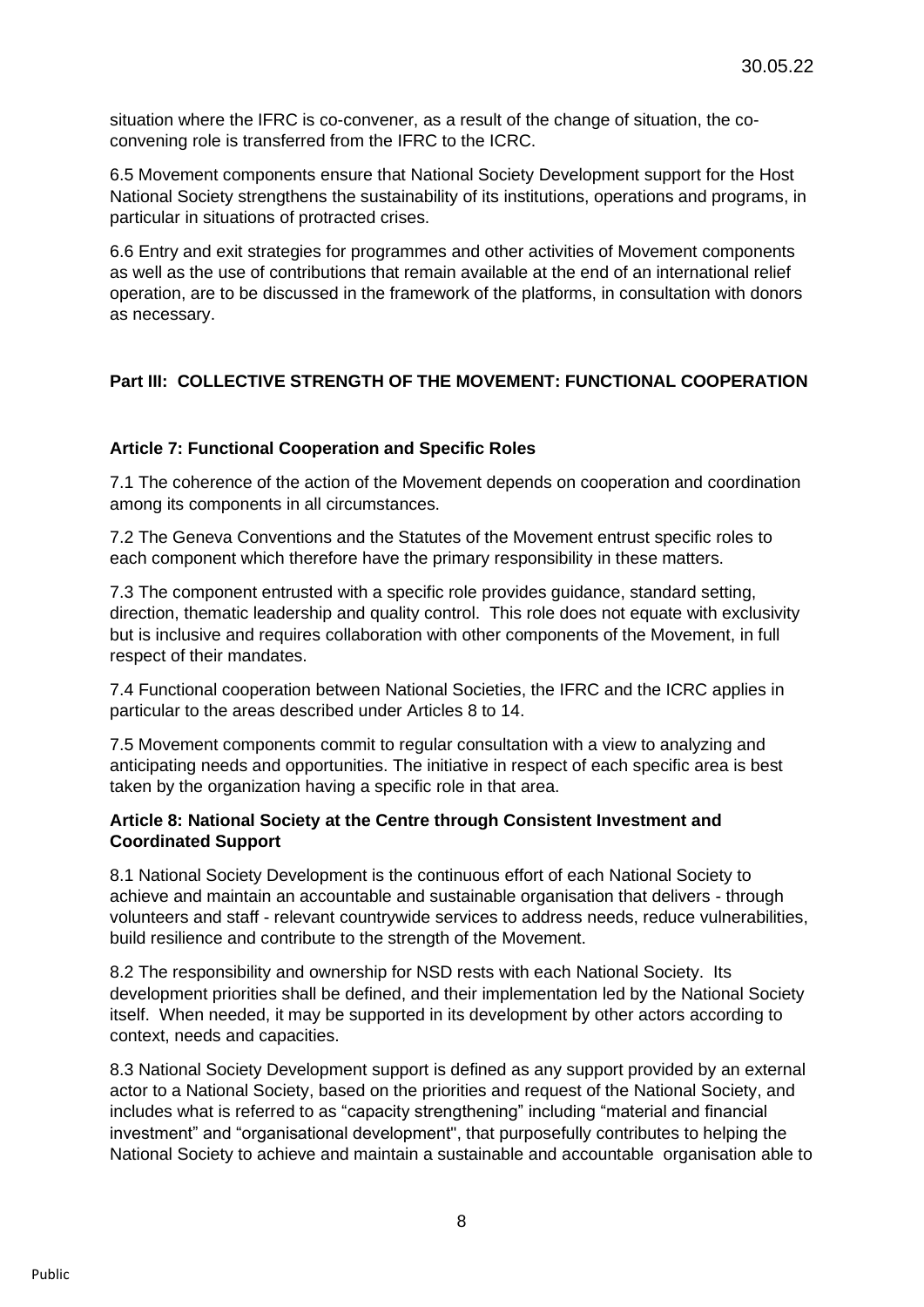deliver relevant, quality, and accessible services in full respect of the Fundamental Principles<sup>3</sup>. This requires in particular that:

- All NSD support shall be aligned to the National Society's identified development priorities;
- All NSD support provided shall be based on competences that match the needs of the National Society;
- NSD support shall be based on coordinated approaches and seek to build synergies and alignment;
- The value and benefit of mutual learning are recognized as key factors towards maximizing the quality of NSD support.

8.4 Partner National Societies shall contribute as far as their means permit to the development of other National Societies requiring such assistance, by means of bilateral and multilateral agreements in line with relevant policies and strategies adopted by the IFRC and the Movement's statutory meetings.

8.5 The IFRC has the primary responsibility to support National Societies in the development, implementation, and coordination of NSD support. In line with its responsibility to ensure quality of NSD support, it develops policies and strategies as well as global standards and tools to guide, inspire and align NSD support.

8.6 The ICRC supports NSD in areas related to its mandate and expertise, notably by strengthening National Societies' capacity to prepare for and respond safely to situations of armed conflict and internal strife<sup>4</sup>. At the request of the Host National Society and in coordination with the IFRC, the ICRC may support in other areas where there are important development needs that are not addressed.

8.7 Special attention shall be given to NSD support in emergency situations. All components shall take into account the accrued development needs, including the need to safeguard the integrity of the National Society during an emergency, while not losing sight of its long-term development priorities. Components seek to address how NSD support may be provided in particular in logistics, finance and human resources, as well as internal audit and risk management to support the National Society in sustaining and managing commitments arising from an emergency response. In country coordination mechanisms shall consider such needs along operational priorities.

8.8 All components of the Movement, to the greatest extent possible, commit to provide or facilitate<sup>5</sup> access to long-term funding and to invest in the National Society's domestic resource mobilization capacity, in line with its priorities.

8.9 The presence of Movement components in a given country does not substitute for the role of the Host National Society, nor compete with the domestic recognition it needs to sustain and operate relevant services, access to stakeholders and funding.

<sup>&</sup>lt;sup>3</sup> IFRC National Society Development Compact, 2019

<sup>4</sup> This includes in particular the Safer Access Framework (SAF) and ICRC's statutory responsibility to preserve and strengthen principled humanitarian action.

<sup>5</sup> Such as through the National Society Investment Alliance (NSIA), jointly managed by the IFRC and the ICRC.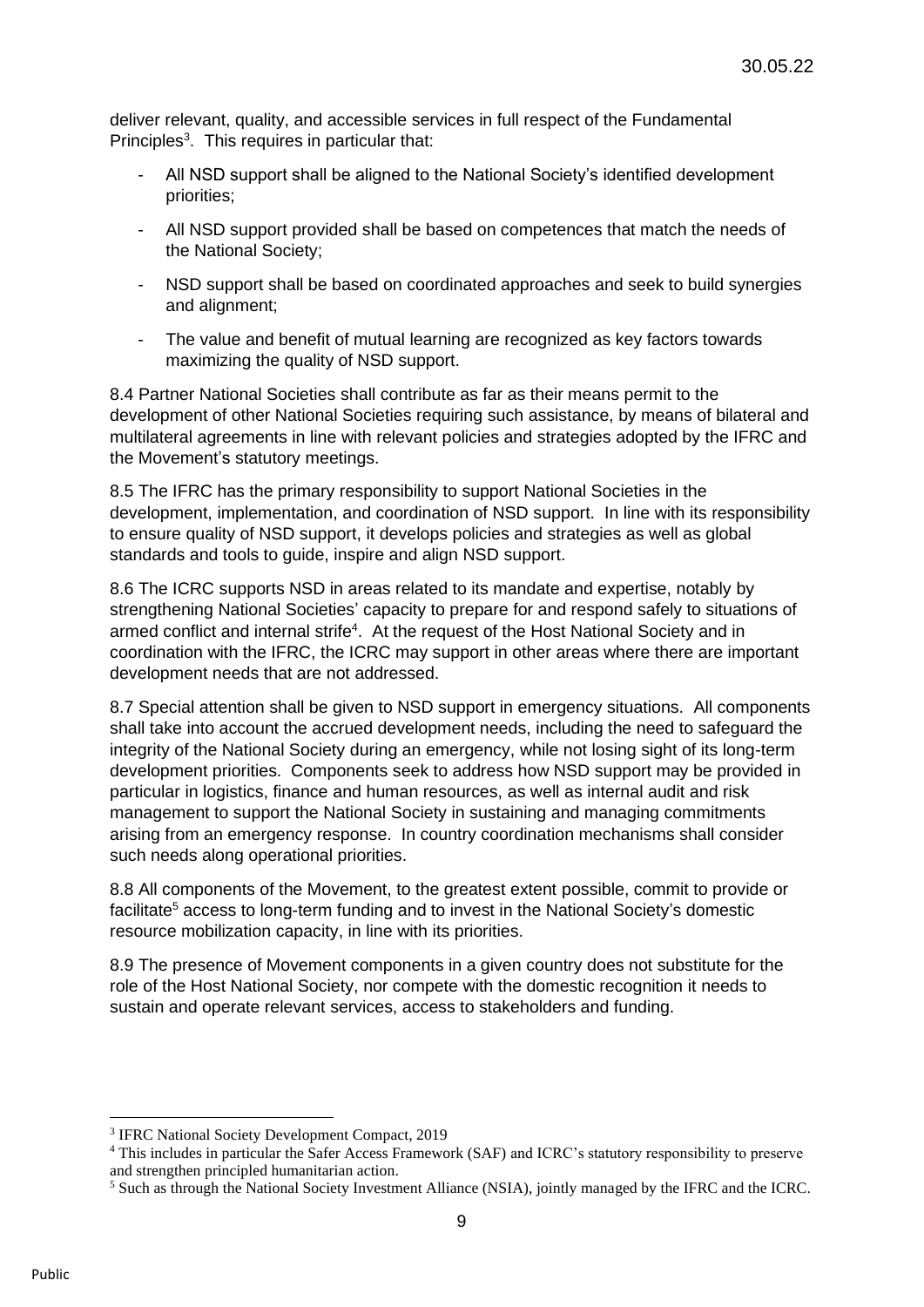## **Article 9: Resource Mobilisation: Enhancing the Movement's Potential**

9.1 The Movement's commitment to fulfilling its humanitarian mission to prevent and alleviate human suffering, wherever it may be found, is an imperative that shall remain at the core of all of its activities, including the mobilization of resources*.* 

9.2 In recognition of and further to the Movement-wide Principles for Resource Mobilization<sup>6</sup>, and especially in large-scale emergencies, protracted crises, and regional or global crises, Movement components:

- 9.2.1 work together to promote a complementary domestic and international response for affected people which positions the Host National Society positively to mobilize resources, thereby strengthening its ability to fulfil its mandate, deliver its operations, and pursue its sustained development. In particular:
	- a) in dialogue with donors, present the specific roles and mandates of each Movement component and the complementary nature of their respective operations and reach, directing support according to donor intent in a spirit of solidarity and good partnership;
	- b) continue to invest in strengthening National Societies' capacity to deliver their operations, as per Article 8.
- 9.2.2 build a network of strong and sustainable National Societies that are capable of mobilizing the necessary resources to fund their programmes and services, and of contributing to the overall work of the Movement;
- 9.2.3 recognize that National Societies have primacy in fundraising for their activities in their respective markets and a responsibility to maximize income for the humanitarian mission of the Movement;
- 9.2.4 remain responsible for mobilizing resources to run their respective operations and structures, to ensure their individual financial sustainability and each may choose to fund any other component of the Movement;
- 9.2.5 strive to coordinate their efforts to maximize funding for the benefit of all, while respecting donor intent and in light of the commitments States have made to support the different components of the Movement;
- 9.2.6 launch well-coordinated appeals, and pursue the launch of one international appeal where operational coordination, plans and circumstances permit;
- 9.2.7 collaborate on the basis of trust, avoiding all forms of competition, striving to be the partner of choice for supporters through the relevance and quality of the Movement's humanitarian work and the provision of excellent donor care and stewardship.

## **Article 10: Public Communication and Positioning**

10.1 In their public communication, Movement components respect and promote the Fundamental Principles.

<sup>6</sup> See *[Movement-wide principles for Resource Mobilization](https://rcrcconference.org/app/uploads/2017/08/CD-17-R2_clean.pdf) (Res. 2 CoD 2017)*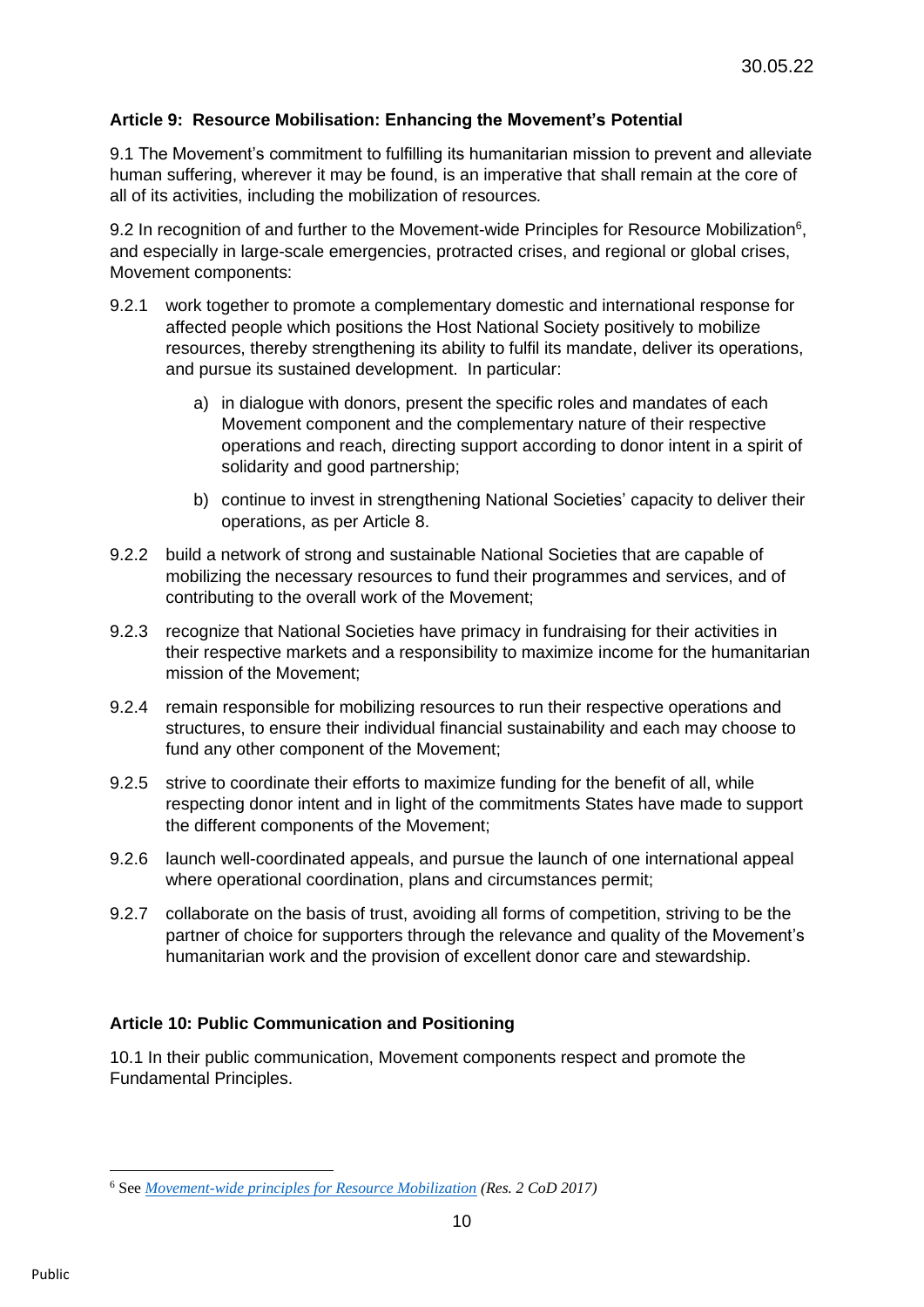10.2 Public communication is a responsibility, endeavor and regular activity of all Movement components. Each has a critical role to play in public communication and positioning on humanitarian issues, including on those that concern the Movement as a whole.

10.3 In all forms of public communication, the ICRC, the IFRC and National Societies, leverage their global and local identities to position the Movement and its humanitarian mission. Their public communication contributes to greater understanding, trust and acceptance of the Movement by the public and other stakeholders, including by managing reputational risks. In their public communication, as far as feasible, they inform the public and other stakeholders of their respective roles within the Movement, recognizing the contributions of other components, and work together to present a common image of the Movement.

10.4 It is recognized that quality public communication requires quality communication between National Societies, the IFRC and the ICRC.

10.5 Especially in large-scale emergencies and protracted crises, and on thematic issues of global concern to the Movement, National Societies, the IFRC and the ICRC coordinate their public communication, and develop joint messaging and common communication tools. Whenever necessary, they set up coordination mechanisms dedicated to public communication (including through the coordination mechanisms referred to in Article 5.2), taking into account the mandates, roles and expertise of the different components.

10.6 Movement components seek to identify opportunities for joint positioning and public communication.

10.7 The Host National Society as convener and the co-convener in a given situation consult with each other to provide guidance on communication and positioning, such as through key messages and "communication guidelines", in coordination with the other Movement components operational in the context.

10.8 Where feasible, Movement components develop a joint "Movement narrative" on which to base coordinated or joint public communication, positioning and appeals.

10.9 In accordance with existing rules,<sup>7</sup> Movement components may use the Movement logo in representation, communication, promotion and fundraising.

## **Article 11. Representation**

11.1 Representation by Movement components should support the position, visibility and central role of the National Society in its country on all matters that directly concern it.

11.2 Movement components seek to identify opportunities for joint representation on matters of mutual concern or that concern the Movement as a whole.

11.3 National Societies in their own country carry out their humanitarian activities in conformity with their own statutes and national legislation, in pursuance of the mission of the Movement, and in accordance with the Fundamental Principles. They support the public authorities in their humanitarian tasks, as auxiliary to their public authorities in the humanitarian field.

<sup>7</sup> Resolution 2 (CD/15/R2), "International Red Cross and Red Crescent Movement Branding Initiative: Adoption of the International Red Cross and Red Crescent Movement logo".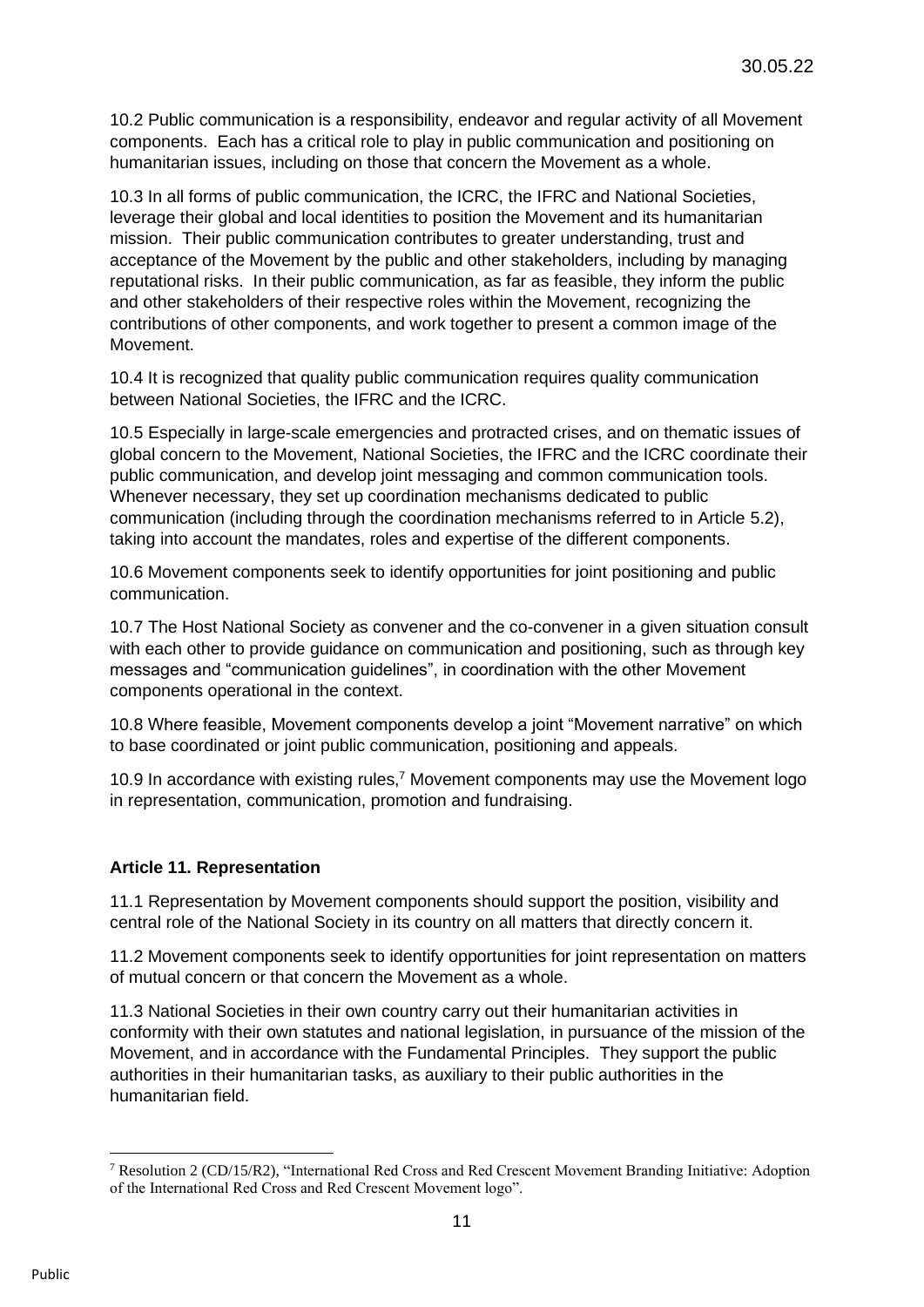11.4 The IFRC, in accordance with the Statutes of the Movement, acts as the official representative of the member National Societies in the international field and as the guardian of their integrity and the protector of their interests.

11.5 In fulfilment of their statutory roles, the IFRC and the ICRC liaise with national authorities. In accordance with the Statutes of the Movement and the IFRC's Constitution, in each country the IFRC shall act through or in agreement with the National Society. The ICRC maintains a bilateral dialogue with national authorities on specific issues linked to its mandate.

11.6 In the frame of the ICRC and National Society's cooperation in its country, they discuss in advance the modalities of the involvement of the National Society in the ICRC's dialogue with national authorities, except when the subject matter is of a confidential nature and in fulfillment of the mandate of the ICRC. They furthermore agree on the modalities for the sharing of information by the National Society on matters of common interest and within the ICRC's mandate, with the exception of matters falling within the confidential dialogue of the National Society with its authorities, notably in its role as auxiliary to its authorities in the humanitarian field.

## **Article 12: Fundamental Principles**

12.1 All components of the Movement shall ensure that the Fundamental Principles are respected by the Movement's components and statutory bodies.

12.2 The ICRC has the primary responsibility in the maintenance and dissemination of the Fundamental Principles. The ICRC and the IFRC shall collaborate in the dissemination of those Principles among the National Societies. National Societies have a key role to play in upholding and disseminating the Fundamental Principles within their own country and in assisting those governments which also disseminate them.

## **Article 13: International Humanitarian Law**

13.1 The ICRC has the primary responsibility for promoting, developing and disseminating international humanitarian law (IHL). The IFRC shall assist the ICRC in the promotion and development of IHL and collaborate with it in the dissemination of IHL among the National Societies.

13.2 National Societies shall disseminate and assist their governments in disseminating IHL. They shall also cooperate with their governments to ensure respect for IHL and to protect the distinctive emblems recognized under the Geneva Conventions and their Additional Protocols.

## **Article 14: Integrity**

14.1. All components are firmly committed to the highest standards of integrity<sup>8</sup>, in particular accountability to individuals and communities, donors and partners as well as the prevention of and protection against any form of misconduct, discrimination, abuse or exploitation. The integrity of each component is of paramount importance to the Movement as a whole.

<sup>8</sup> Statement on Integrity of the International Red Cross and Red Crescent Movement, CoD 2019.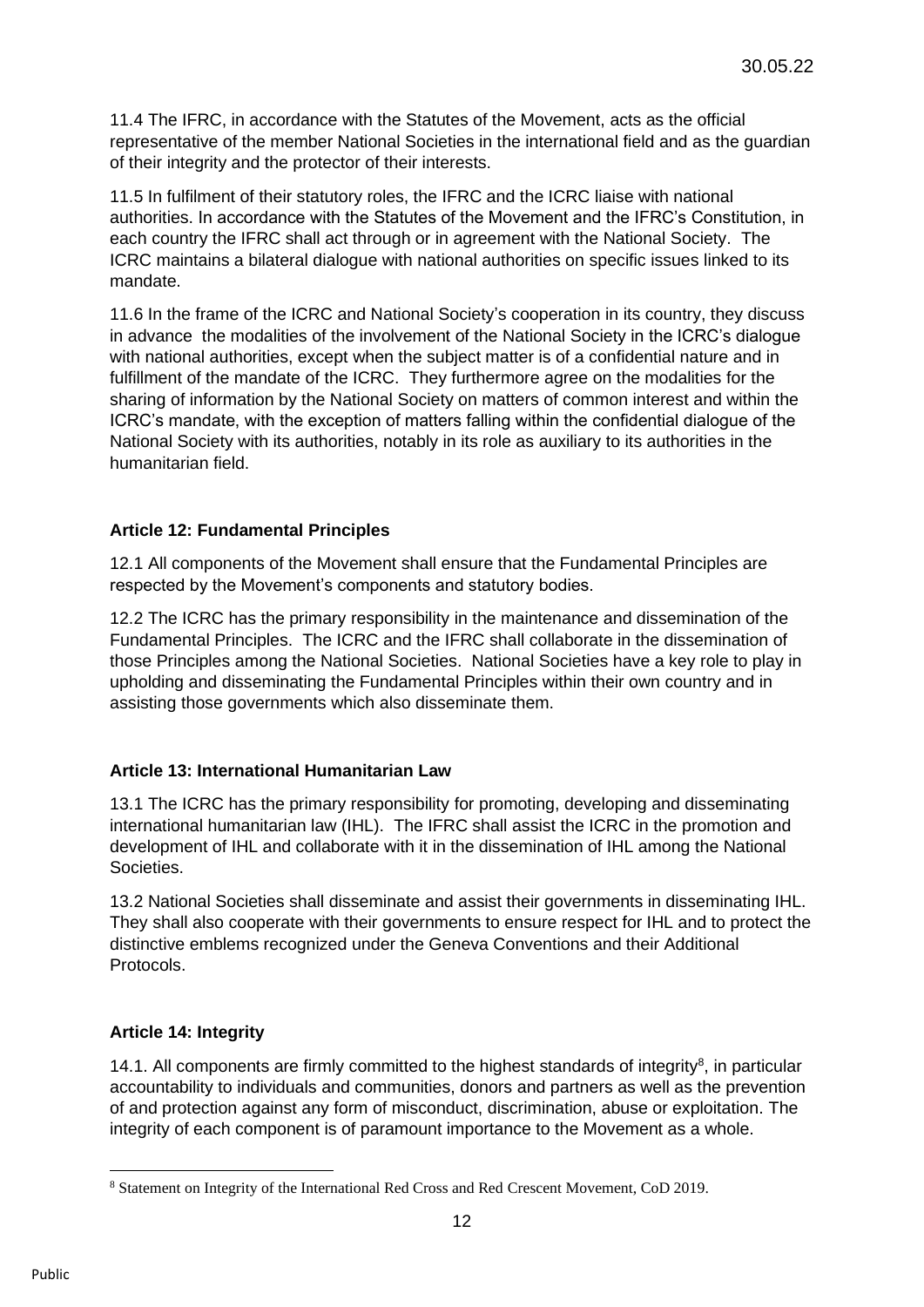14.2. All components undertake to work together and support each other in strengthening integrity. National Society Development support as defined in Article 8 is an effective approach for strengthening national capacities for the early detection and effective management of integrity risks.

14.3. Integrity concerns within the IFRC and ICRC are the responsibility of and addressed by each organization.

14.4 Integrity issues within National Societies are addressed through their internal mechanisms, and as required, with the support of IFRC which bears the primary responsibility for safeguarding National Societies integrity. This may involve referral to the Compliance and Mediation Committee.

14.5 The IFRC and ICRC consult each other, as required, on the best course of action to remedy the situations covered by this article, notably when there are concerns related to the respect of Fundamental Principles, in dialogue with the National Society.

## **PART IV: FINAL PROVISIONS**

### **Article 15: Implementation, Reporting and Problem-solving**

15.1 All components of the Movement undertake to respect and implement the present Agreement, in accordance with Article 7 of the Statutes of the Movement.

15.2 The IFRC, the ICRC, and National Societies are individually responsible for the implementation of the provisions of this Agreement, and shall ensure that their leadership, staff and volunteers are instructed and trained accordingly.

15.3 It is the responsibility of all components of the Movement to consult and cooperate with each other to ensure the implementation of this Agreement and to take all necessary steps to solve any difference that may arise between them. Due to their statutory roles, the ICRC and the IFRC share information on global operational activities of relevance to this Agreement and have a special responsibility to ensure the resolution of possible difficulties which may hamper smooth cooperation between the components.

15.4 Problems regarding the implementation of the Agreement should be promptly and clearly identified in the context and at the level where they arise and addressed there by the individuals or component(s) concerned bilaterally or through coordination mechanisms, such as the strategic and/or operational level platforms. The various components of the Movement ensure that their personnel at all levels have, as far as possible, the appropriate competency and the mandate to take decisions to resolve problems arising in the country of operation.

15.5 The Movement components in the country of operation are responsible for ensuring that the issues are concretely defined and put across, with proposals for resolving them at this level. Such efforts are to be clearly documented in writing.

15.6 Problems, which failed to be resolved in the country of operation, in spite of being addressed by clearly documented efforts, will be brought to the respective headquarters of the concerned Movement components working internationally. The senior managers in charge of operations at headquarters will examine the case on the basis of the